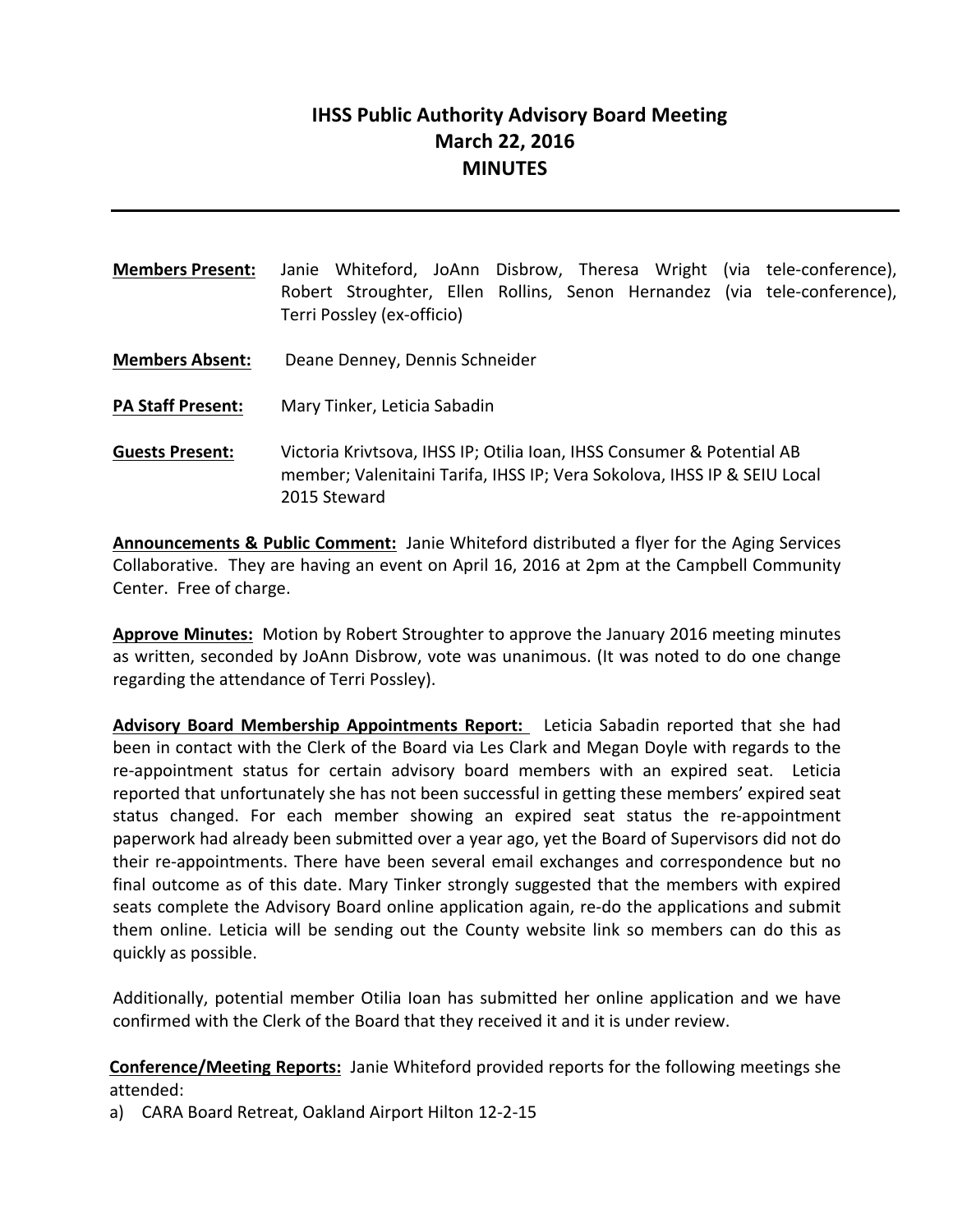Janie shared handouts of information from the meeting. It was a CARA full board retreat. Janie sits on the Board of Directors for CICA and was also there representing IHSS. Fran Smith from YOLO County was in attendance. There were quite a few topics they discussed, among them were Senior Issues, Seniors with Disabilities, Top Priorities within IHSS, How FLSA is going forward and what it will look like, Social Security reform. Very good meeting and so much information presented.

- b) Empowered Elder Workshop, Train the Trainer, Oakland 1-21-16: Janie reported there were two training sessions. CICA was very supportive of this endeavor. Janie passed around a binder with all the information presented, topics included: vile of life, hospital stays, being an advocate while in the hospital, medical directive and additional resources. Once again, another successful meeting with very good information provided.
- c) CARA Board Meeting, Oakland 1-27-16: Janie reported and shared information regarding the board meeting that reviewed financial statements and budgets and went over committee reports.

# **CAPA Report:** Mary Tinker reported:

**FLSA OT:** T4T (Training for Trainers) was starting February 9<sup>th</sup>. The new DVD and training materials were not made available to PAs or counties until this first training session which made it difficult to move forward with provider training until afterwards. PA finally received one DVD in the mail about two weeks ago.

CDSS is working on exceptions #2 to for overtime but no details are available at this time.

There are over 8,000 providers in SCC that have not returned their SOC 846 forms yet. A letter is being mailed to them reminding them of the importance of getting it in ASAP. They are directed to the PA website to download a copy of the form if they can't find the one they were mailed by the state. (See PA Website screen shot) www.pascc.org/overtime

Mary forwarded to AB members the email that included the letters sent to the Assembly Budget Subcommittee #1 and Senate Budget Subcommittee #2 "Making FLSA Work in IHSS: Improving Outcomes for All. This was a joint effort by CSAC, CWDA, CAPA, DRC, UDW and SEIU. (See copy of the letter)

**MCO Tax:** The legislature passed the newly negotiated MCO tax and Governor Brown signed it. This creates stability to firm up CCI for the next three years as well as maintaining the MOE for IHSS funding. The tax was submitted to the Feds for their approval and if approved it will need to be renewed in 3 to 5 years.

There appears to be commitment from the Governor indicating there will be a permanent repeal of the 7 percent hour's reduction completely separate from the MCO tax; this will likely show up in the May Revise.

## **Legislative Report:**

**AB 1584 (Brown): Public Social Services: SSI/SSP:** This bill would reinstate the cost-of-living adjustment for SSI/SSP beginning July 1, 2017. The bill would successively increase aid grants for specified applicants and recipients by the amount of \$21 on January 1, of the years 2017,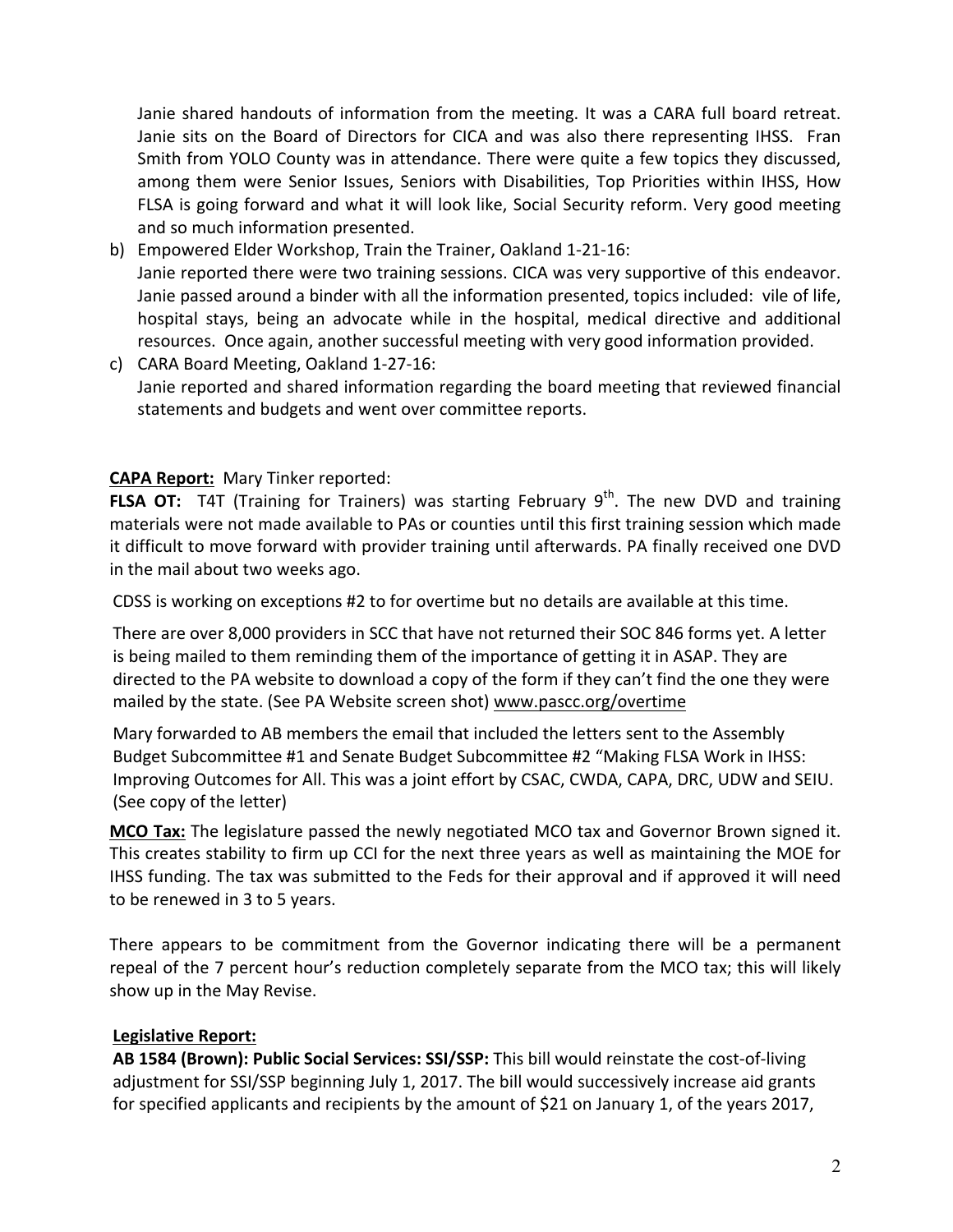# 2018, 2019, and 2020. This bill is has been referred to the Assembly Human Services *Committee. Recommended position: Support*

**AB 1655 (Dodd): Medi-Cal: beneficiary maintenance needs: personal needs allowance:** This bill seeks to increase the personal needs allowance under Medi-Cal from \$35-\$80 per month, while a person is a patient, and would require the DHCS to annually increase this amount based on the percentage increase in the California Consumer Price Index. This bill is has been referred to the Assembly Health Committee. Recommended position: SUPPORT.

AB 1797 (Lackey): In-Home Supportive Services: application: This bill would authorize a person to apply for in-home supportive services in person or through electronic means, and would require the county, if an application is filed through electronic means, to provide the applicant with a confirmation number. This bill has been set for hearing in Assembly Human Services **Committee on 3/29. Recommended position: Pending coordination with CWDA.** 

AB 1930 (Lackey) In-Home Supportive Services: family caregivers: advisory committee: This bill would establish the In-Home Supportive Services Family Caregiver Benefits Advisory Committee, for the purpose of studying the impact of the denial of state Unemployment Insurance benefits and federal Medicare and Social Security benefits on individuals who provide supportive services to a spouse or child. This bill is scheduled for hearing before the Assembly *Human Services Committee on 3/29. Recommended position: CAPA requested an amendment* to clarify a seat on the advisory committee be for a PA representative. That amendment was accepted. We recommend co-sponsorship this measure with UDW.

AB 2158 (Wagner): Home Care Services: in-home supportive services: registration and training: Would require an independent IHSS provider to be listed on the home care aide registry prior to providing home care services to a client, and would require an independent IHSS provider to complete the specified training required for an affiliated home care aide. The bill would define "independent IHSS provider" to mean an IHSS program provider who is not employed by a private, 3rd-party agency to provide home care services under the IHSS program. This bill is currently in the possession of Assembly Human Services Committee. *Recommended position: Oppose.*

AB 2565 (Salas): Independent Living Centers: State Funding: Current law provides for the operation of independent living centers, which are private, nonprofit organizations that provide specified services to individuals with disabilities, in order to assist those individuals in their attempts to live fuller and freer lives outside institutions. The Department of Rehabilitation has the responsibility and authority for the encouragement of the planning, developing, and funding of independent living centers. This bill would delete the above provisions excluding the centers that were previously established and maintained with federal funding, thereby making those centers eligible for the prescribed state funding. This bill is currently in the possession of the Assembly Rules Committee awaiting referral. Recommended position: Support (Sponsored by the CFILC).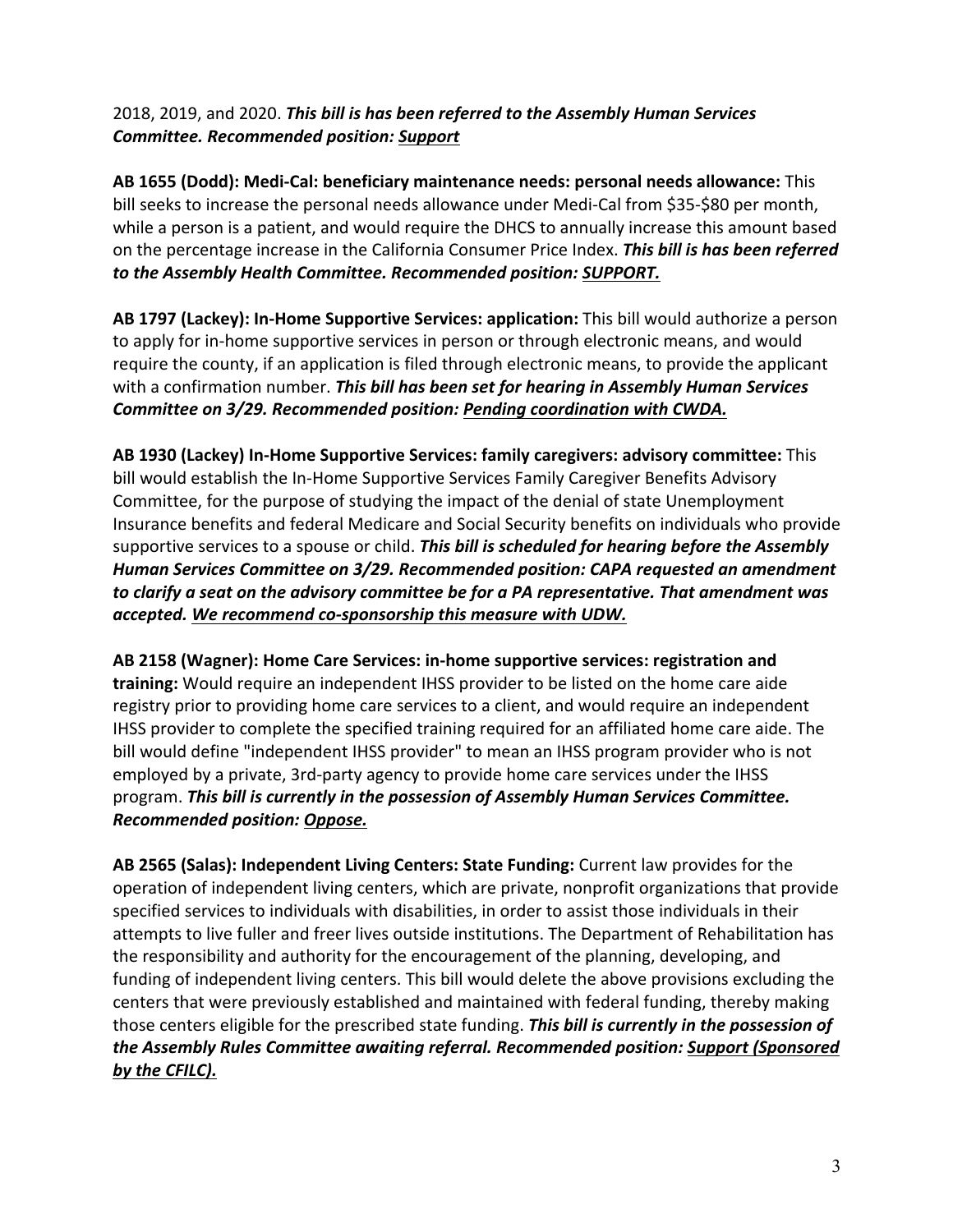AB 2721 (Rodriguez): Elder and Dependent Adult Fraud: Informational notice: Would require the Department of Justice to develop and distribute an informational notice that warns the public about elder and dependent adult fraud and provides information regarding how and where to file complaints. The bill would also require the notice to be made available on the Internet Web site of the Attorney General. This bill is currently in the possession of the Assembly Rules Committee awaiting referral. Recommended position: Support.

AB 2754 (Grove): Public Employment: employee bargaining representatives: financial **information:** Would require an organization that provides representation to public employees in labor negotiations with a state or local public employer to hold an election every 2 years to determine if the current labor union should continue to represent those members of the organization. This bill grants members the right during that election to affirmatively select another public employee organization to represent them. This bill is currently in the possession of the Assembly Rules Committee awaiting referral. Recommended position: Oppose.

AB 2853 (Gatto): Public Records: The California Public Records Act defines the term "public record," for purposes of that act, to mean any writing containing information relating to the conduct of the public's business prepared, owned, used, or retained by any state or local agency regardless of physical form or characteristics. This bill would express the intent of the Legislature to subsequently amend this bill to include provisions that would clarify that the term "public record," for purposes of that act, includes those writings kept on the private cellular phone or other electronic device of an elected official, official, or employee or a public agency if those records relate to the public's business. This bill is currently in the possession of *the Assembly Rules Committee awaiting referral. Recommended position: Oppose.* 

**SB 1140 (Moorlach): Legislature: operation of statutes:** Current law specifies the dates by which enacted statutes go into effect. Current law also provides that a statute may be repealed at any time, except when vested rights would be impaired. This bill would require the automatic repeal of a statute that expressly or implicitly authorizes an executive agency to promulgate regulations two years after the statute goes into effect, unless the Legislature amends the statute to state its intent that the statute not be repealed, or unless the statute was passed in response to an emergency. This bill is currently in the possession of the Senate *Rules Committee awaiting referral. Recommended position: Concerns.*

**SB 1142 (Moorlach): Disability access:** Would provide that when there is a conflict or difference between the federal Americans with Disabilities Act of 1990 and any state law, standard, or regulation relating to the access of individuals with disabilities to any place to which the general public is invited, the federal Americans with Disabilities Act of 1990 shall control. This bill is currently in the possession of the Senate Rules Committee awaiting referral. Recommended *position: Oppose.*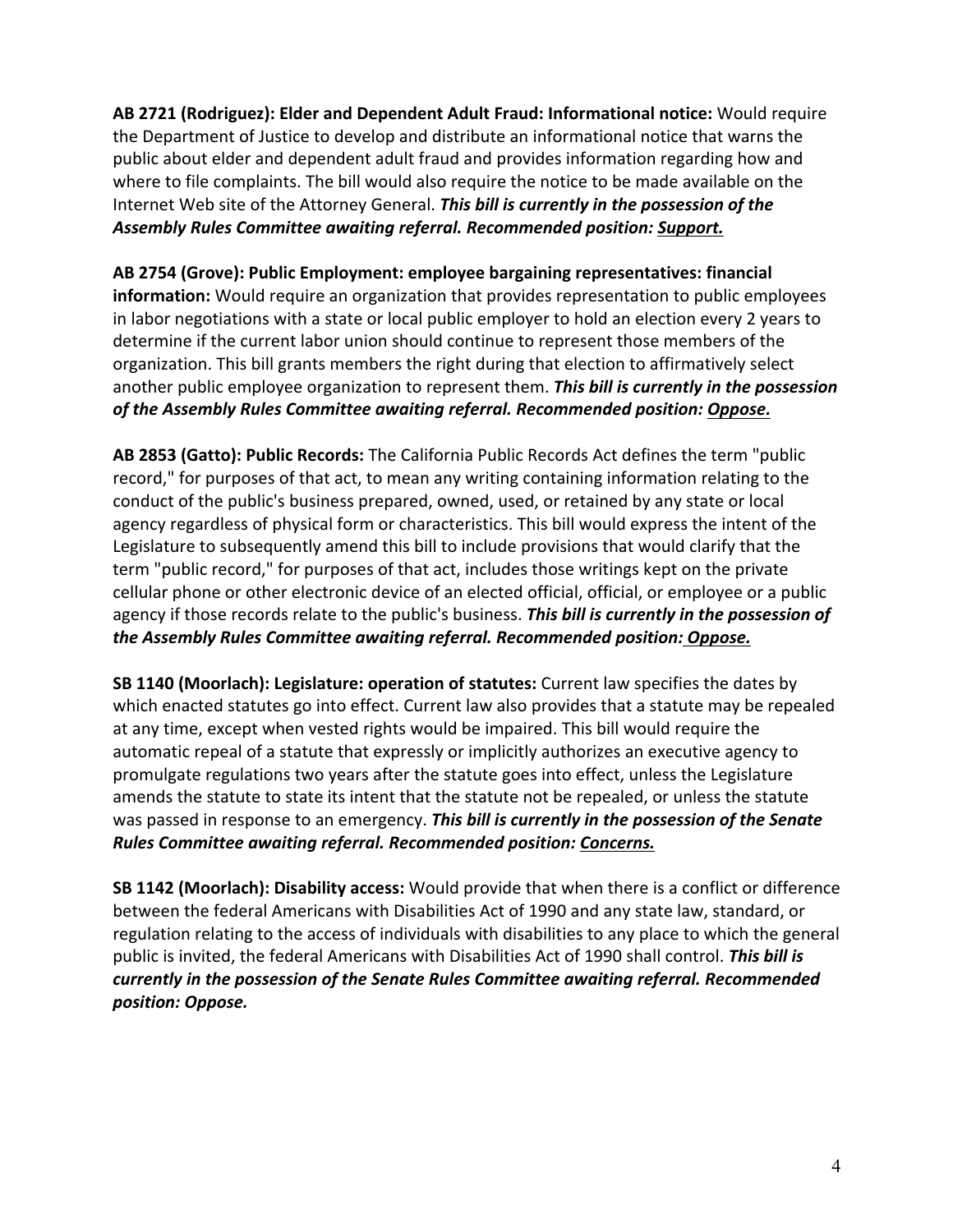#### **Programs Reports:** Mary Tinker reported:

**Benefits Administration:** There were 9,866 IPs enrolled in the Valley Health Plan with 7,185 of those in the Classic Plan and 2,681 in the Preferred Plan. There were 10,476 IPs enrolled in the Dental/Vision plans during the month of February. There were 167 Eco Pass Clipper Cards issued.

#### **Enrollment:**

Number of IPs in February: 554

The PA experienced a large increase of providers enrolling in IHSS during February. The number of individuals attending the group enrollment sessions remained high during February with approximately 100 per session. Group sessions are held twice every Friday and continue to have high participation rates.

The Enrollment staff continued doubling up appointments two to three days per week in order to handle the increased numbers. Enrollment processed 554 new providers during February which is more than 100 above normal.

Enrollment appointments were increased to meet the higher demand. It was necessary to double up appointments to prevent the lengthy wait times to become enrolled as an IHSS provider. This trend is being closely watched to see if it levels off or continues to rise. The PA attempts to maintain appointments within a two week period so people can get into the system in a reasonable amount of time.

**FLSA Overtime:** T4T (Training for Trainers) was provided by CDSS for counties and PAs starting February  $9<sup>th</sup>$ . The Training Coordinator from this PA attended along with one Registry Specialist. 

The volume of provider and consumer calls increased due to the mailings generated by CDSS regarding the FLSA OT implementation process. Most questions/concerns about overtime and understanding violations are handled over the phone by PA staff. Since the majority of providers will not be impacted by overtime it helps to simplify the discussion.

The PA website has a vast amount of information regarding overtime and is maintained with the most relevant info as it becomes available. Ross Graham, the PA Benefits Coordinator developed a calculator that is on the website to assist consumers and providers in understanding how to manage their authorized hours. This was shared with CWDA and CAPA as a tool they can use as well.

IHSS and PA staff meets monthly to collaborate on best practices for implementing FLSA OT and meeting the needs of IHSS consumers and providers in the most efficient, effective way. Information sharing is essential and this group is working hard to provide as much support and information as possible for those impacted.

Targeted group training is scheduled for those who will be impacted by overtime. There was one Call and Connect session for IHSS consumers that dealt with overtime. More calls are scheduled; this is a good method to reach IHSS consumers and their providers when coming to a group meeting is not viable.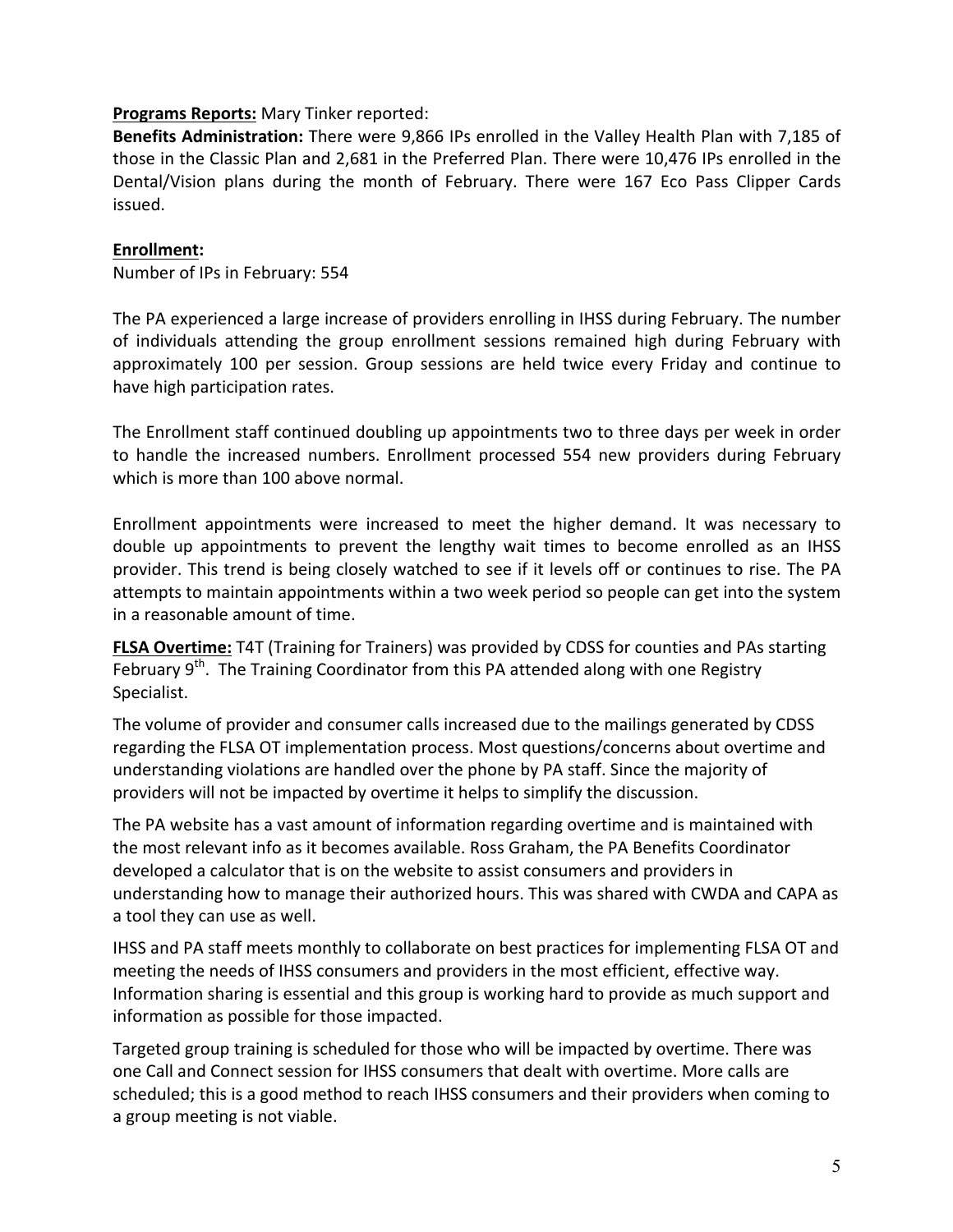PA mailed 882 Over-Time Violation warning letters to IHSS providers, the letters identify what would have caused the violation and offer training if they need further assistance.

**Registry Services:** There are 538 active IPs on the registry.

The registry:

- Completed 59 new consumer intakes and 60 reactivations fora total of 119 consumers
- Attained 68 matches
- Provided 387 interventions

**Urgent Care Registry** authorized 12 hours of service for the month of February.

**Care Coaching:** The Registry received 11 referrals for Care Coaching in the month of February. No referrals came from the health plans. PA has brought on another Care Coaching Specialist, Ahmeena Cutts.

**Registry Recruitment:** There were two Registry Introduction Trainings in February. There were 46 individuals prescreened and invited to participate with 39 attending. Thus far 22 of those have been fully processed, screened, background checked and added to the registry. Interviews and reference checks are in process for the balance of the attendees.

**IP Trainings Provided:** The Public Authority offered 12 classes during February training 213 IPs.

Call and Connect Session=training for Consumers. First interactive one conducted on the FLSA and Overtime rules and guidelines. It went well.

**California IHSS Consumer Alliance Report (CICA):** Janie Whiteford reported that the CICA call from last week on March  $16<sup>th</sup>$  had a speaker, Tony Anderson from ARC of California. They reviewed many topics, some of which were the utilization of IHSS within the group of children and adults and highlights with Alzheimer's and Dementia patients.

Janie announced that Disability Capitol Action Day in Sacramento has been canceled due to the grounds of the Capital being re-seeded. Not very good news and quite a few people are upset to hear about this.

Janie also announced that there are some Elder Empowerment Workshops that will be set up in August or September this year. Be on the lookout for more information on this in the near future.

**Report from Social Services Agency:** Terri Possley gave quite a few updates since she was not in attendance last month. There is a lot of hiring of new staff due to the new FLSA/overtime regulations being put in place. They are in the process of getting 4 new clerical workers and 4 new Social Workers. There are now 2 new clerical workers in place that have started entering forms into CMIPS and partnering with PA with this task. They are half way done with this hiring process and hope to have it complete by the end of April.